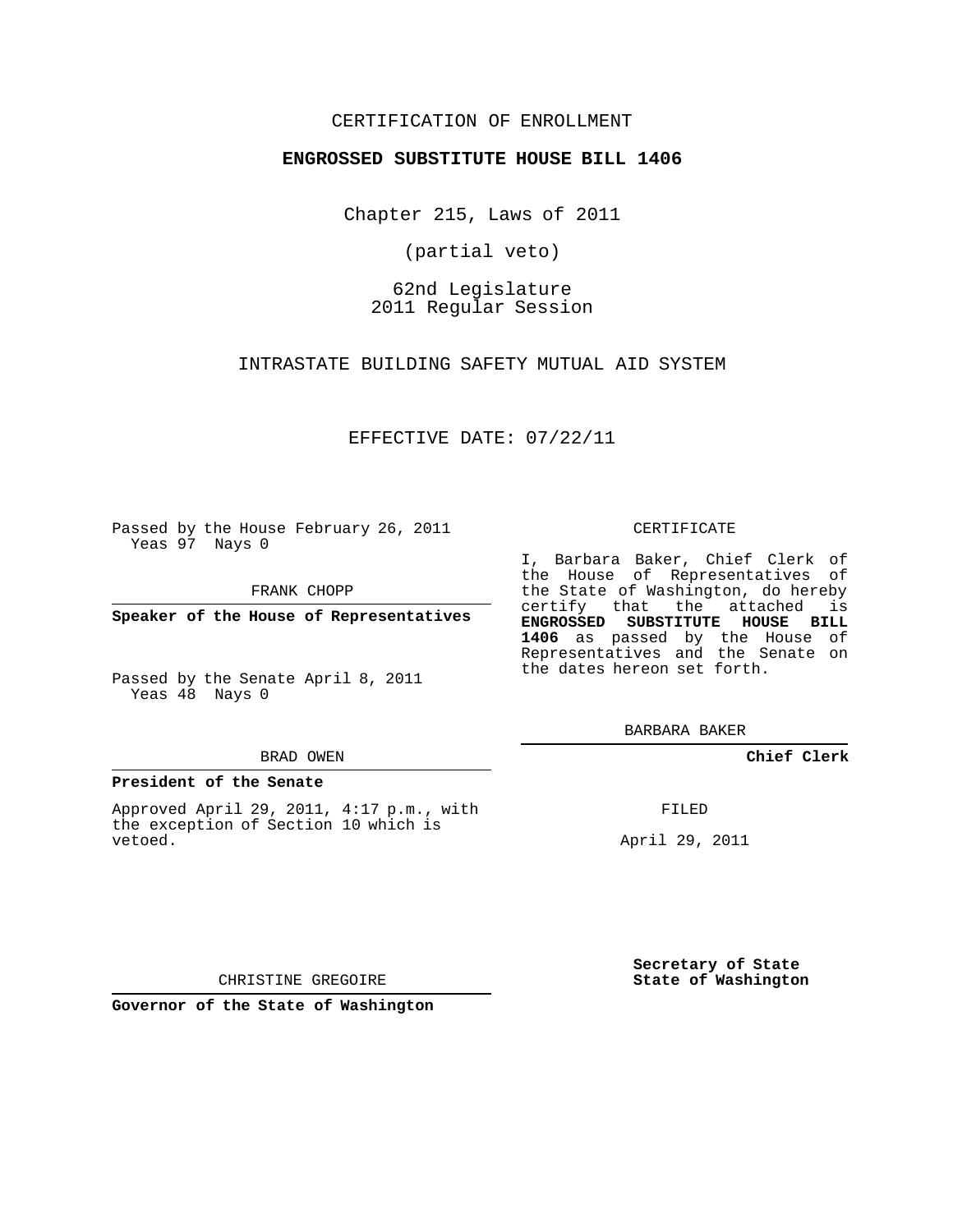# **ENGROSSED SUBSTITUTE HOUSE BILL 1406** \_\_\_\_\_\_\_\_\_\_\_\_\_\_\_\_\_\_\_\_\_\_\_\_\_\_\_\_\_\_\_\_\_\_\_\_\_\_\_\_\_\_\_\_\_

\_\_\_\_\_\_\_\_\_\_\_\_\_\_\_\_\_\_\_\_\_\_\_\_\_\_\_\_\_\_\_\_\_\_\_\_\_\_\_\_\_\_\_\_\_

Passed Legislature - 2011 Regular Session

# **State of Washington 62nd Legislature 2011 Regular Session**

**By** House Public Safety & Emergency Preparedness (originally sponsored by Representatives Hunt, Ross, Appleton, Armstrong, Hurst, and Stanford)

READ FIRST TIME 02/16/11.

 AN ACT Relating to intrastate building safety mutual aid in the event of emergencies and other situations that temporarily render a jurisdiction incapable of providing required building safety services; and adding a new chapter to Title 24 RCW.

BE IT ENACTED BY THE LEGISLATURE OF THE STATE OF WASHINGTON:

 NEW SECTION. **Sec. 1.** (1) The intrastate building safety mutual aid system is established to provide for mutual assistance among member jurisdictions in the case of a building safety emergency or to participate in training and exercises.

 (2) Unless otherwise provided in subsection (3) of this section, the following governmental entities are member jurisdictions of the intrastate building safety mutual aid system:

(a) Counties;

(b) Cities and towns;

 (c) Tribal governmental entities that declare an intention, in writing, to participate as a member jurisdiction in the intrastate 17 building safety mutual aid system; and

 (d) Other governmental entities with responsibilities of ensuring building safety.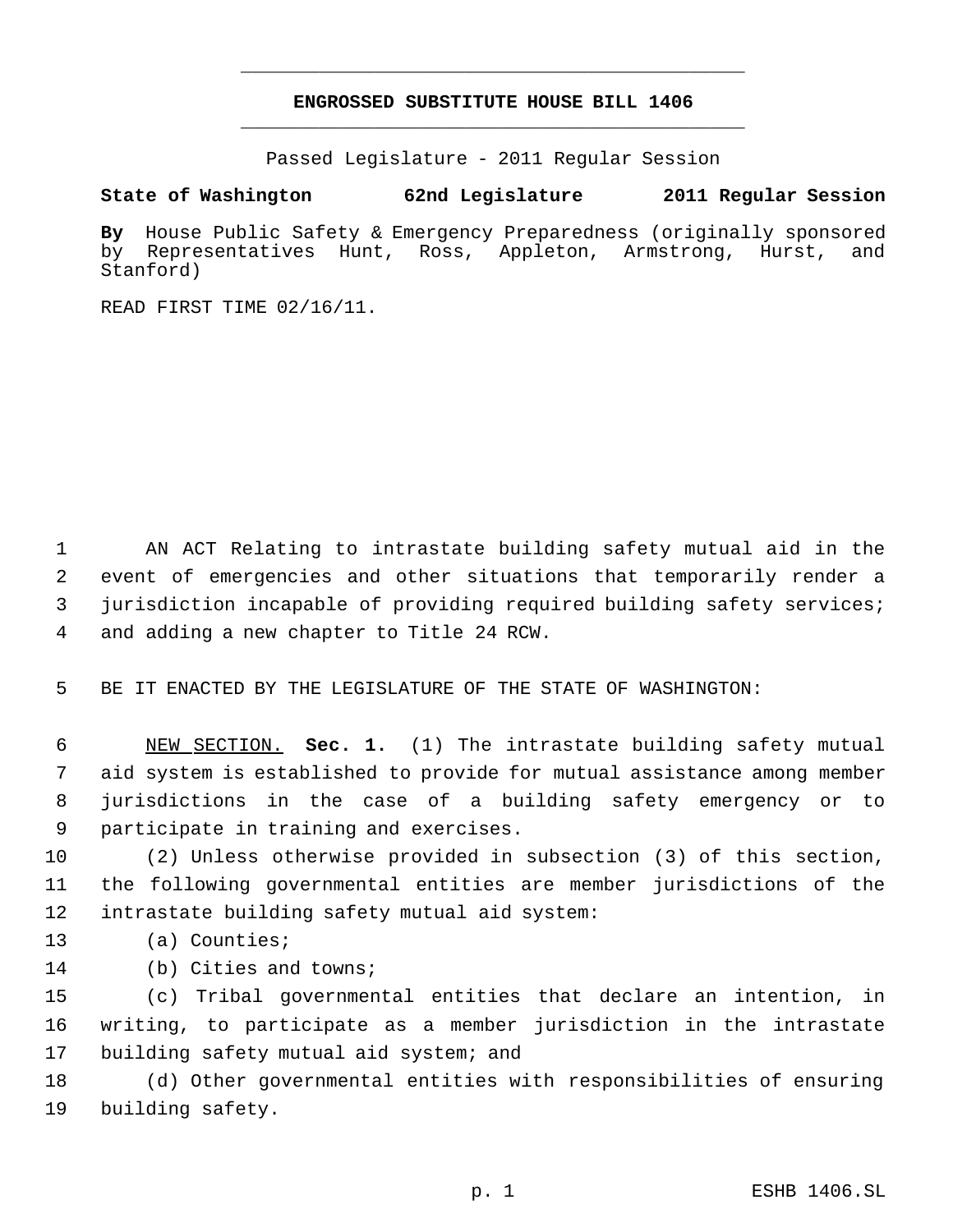(3) Nothing in this section precludes a governmental entity participating in the intrastate building safety mutual aid system from entering into other mutual aid agreements otherwise permitted by law.

 (4) Mutual assistance may include immediate responses to a building safety emergency, effort to mitigate or prevent further damages, or recovery activities.

 (5) Nothing in this section is intended to interfere with other mutual aid systems established by law. Existing mutual aid systems including fire and law enforcement mobilization systems established by RCW 43.43.960 through 43.43.975 are unaffected by this chapter.

 NEW SECTION. **Sec. 2.** A member jurisdiction may request assistance from other member jurisdictions to respond to, mitigate, or recover from a building safety emergency, or for participation of other member jurisdictions in authorized drills or exercises, subject to the following provisions:

 (1) A member jurisdiction requesting assistance under the intrastate building safety mutual aid system must (a) be experiencing a building safety emergency as defined in section 9 of this act or (b) anticipate undertaking drills or exercises.

 (2) The chief executive officer of a requesting member jurisdiction, or his or her authorized designee, must request assistance under the intrastate building safety mutual aid system directly from the chief executive officer of another member jurisdiction.

 (3) A verbal request for assistance must be confirmed by a written request as soon as practicable.

 (4) A responding member jurisdiction may withhold requested resources for any reason.

 (5) Emergency responders from a responding member jurisdiction are under the general command of the responding member jurisdiction and the operational control of the requesting member jurisdiction. All emergency intrastate building safety mutual aid system responders shall work within the infrastructure of any established incident command system as defined in RCW 38.52.010.

 (6) Resources from a responding member jurisdiction are under the command of the responding member jurisdiction and the operational control of the requesting member jurisdiction.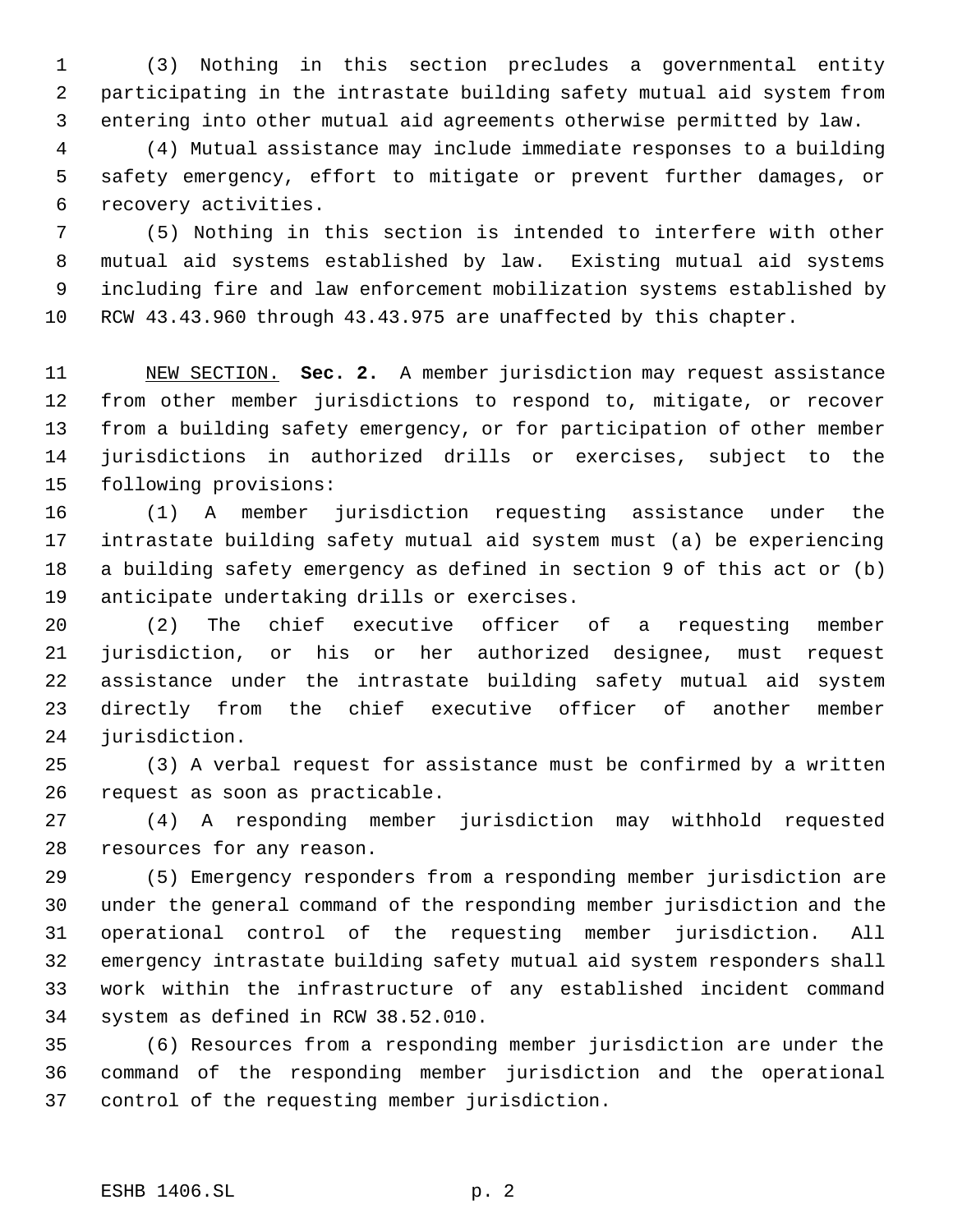(7) Response under this agreement is voluntary. Unless otherwise provided by this section, a requesting member jurisdiction shall reimburse responding member jurisdictions for the true and full value of assistance provided pursuant to the intrastate building safety mutual aid system. Requests for reimbursement must be made within thirty days in accordance with procedures and rates developed by the intrastate building safety mutual aid oversight committee.

 (8) If not otherwise prohibited, a responding member jurisdiction may donate requested emergency responder assistance and resources to a requesting member jurisdiction.

 NEW SECTION. **Sec. 3.** An emergency responder holding a license, certificate, or other permit issued by a responding member jurisdiction evidencing qualification in a professional, mechanical, or other skill shall be deemed to be licensed, certified, or permitted in the requesting member jurisdiction, subject to any limitations and conditions the chief executive of the requesting member jurisdiction may prescribe.

 NEW SECTION. **Sec. 4.** An employee of a responding member jurisdiction that dies or sustains an injury in the course of his or her employment, while providing assistance under the intrastate building safety mutual aid system, is eligible to receive the benefits that would otherwise be available for injuries sustained or death in the course of employment.

 NEW SECTION. **Sec. 5.** (1) A responding member jurisdiction may designate, in writing, persons to serve as temporary emergency responders for the purposes of deploying such persons under the intrastate building safety mutual aid system. A designation as a temporary emergency responder does not grant any right to wages, salary, pensions, health benefits, seniority or other benefits.

 (2) The intrastate building safety mutual aid oversight committee will develop guidelines and procedures detailing this temporary designation process.

 NEW SECTION. **Sec. 6.** (1) A member jurisdiction that has a disagreement with another member jurisdiction regarding reimbursement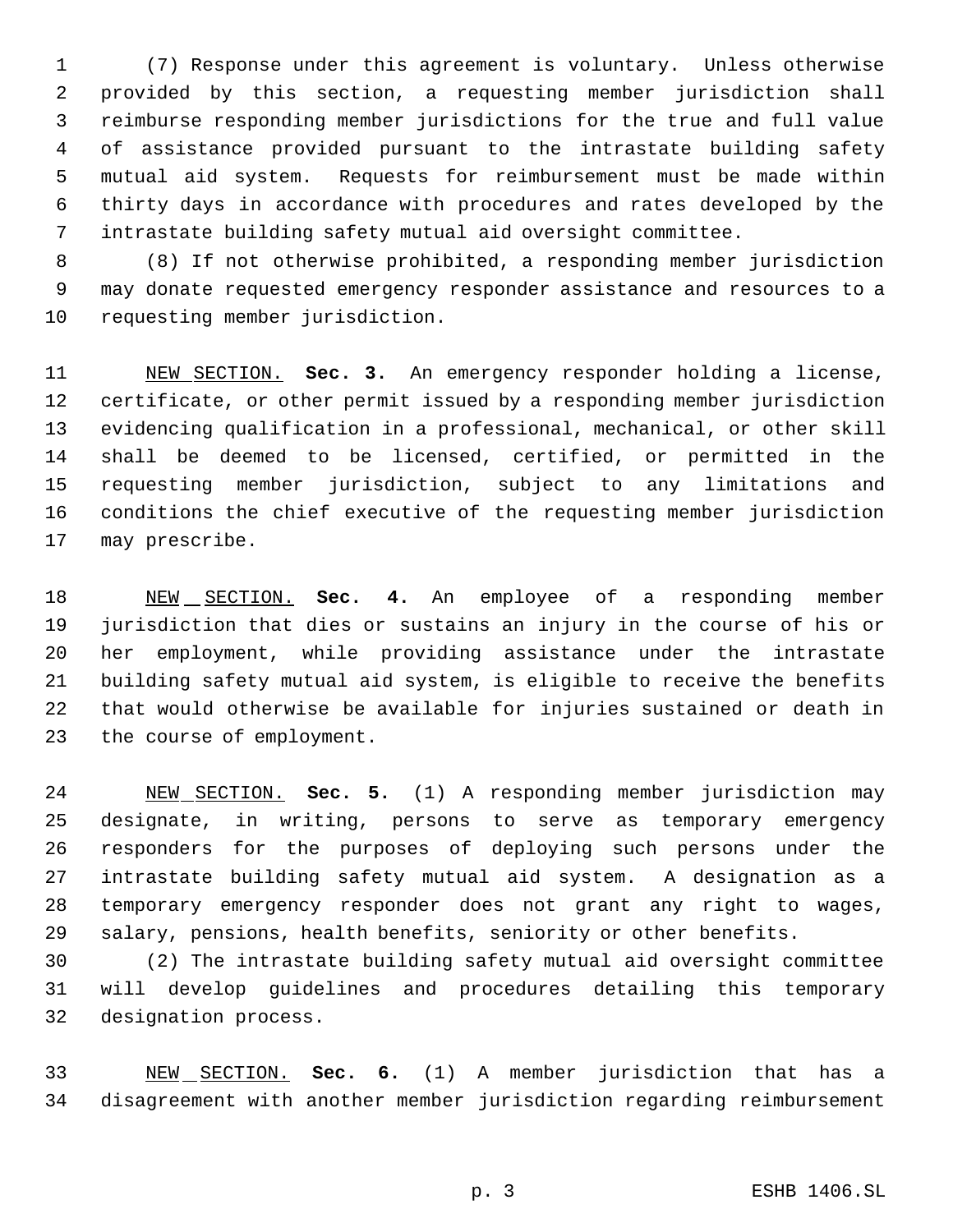for assistance under the provisions of this chapter may send a written request to the other member jurisdiction to resolve the matter within thirty days.

 (2) If the dispute is not resolved within thirty days of the receipt of the written request, either party may request arbitration.

 NEW SECTION. **Sec. 7.** (1) For purposes of tort liability or immunity, an emergency responder of a responding member jurisdiction is considered an agent of the requesting member jurisdiction.

 (2) A responding member jurisdiction rendering aid under this system is not liable for the acts or omissions in good faith of the responding member jurisdiction's emergency responders or resources.

 (3) For purposes of this section, good faith does not include willful misconduct, gross negligence, or recklessness.

 NEW SECTION. **Sec. 8.** The intrastate building safety mutual aid system does not provide rights or privileges to any person responding for any reason if a member jurisdiction has not requested or authorized that person to respond to the building safety emergency.

 NEW SECTION. **Sec. 9.** Unless the context clearly indicates otherwise, the definitions in this section apply throughout the chapter.

 (1) "Building safety emergency" means a situation that temporarily renders a building safety department incapable of providing building safety services and includes, but is not limited to, declared states of emergency, declared disasters, and other situations that temporarily impair the jurisdictions ability to provide building safety operations.

 (2) "Chief executive officer" means the county executive in those charter counties with an elective office of county executive, however designated, and, in the case of other counties, the county legislative authority. In the case of cities and towns, it means the mayor in those cities and towns with mayor-council or commission forms of government, where the mayor is directly elected, and it means the city manager in those cities and towns with council manager forms of government. Cities and towns may also designate a chief executive officer for the purposes of this chapter by ordinance.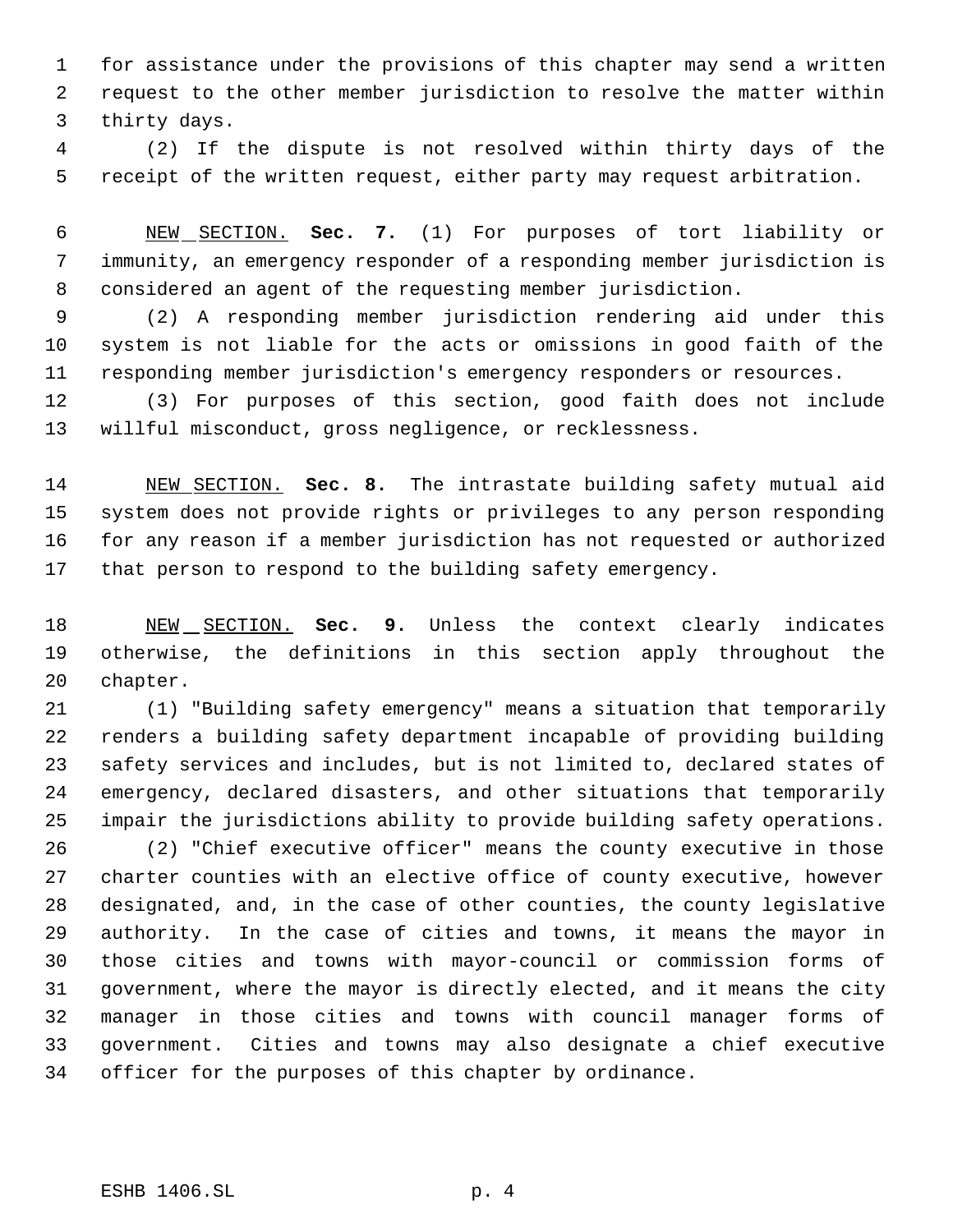(3) "Command" means the ultimate authority over emergency responders and resources, held by the responding member jurisdiction.

 (4) "Emergency responder" means a person with skills, qualifications, training, knowledge, and experience to respond in the case of a declared emergency, as defined by law, including expertise in such areas as law enforcement, firefighting, emergency medical services, medicine, nursing, public health, emergency management, public works, building safety specialized equipment operations skills, or other skills needed to provide aid in a state of emergency.

 (5) "Operational control" means the subset of command, granted by the responding member jurisdiction to the requesting member jurisdiction for the duration of the deployment of emergency responders or resources, under the intrastate building safety mutual aid system. Operational control includes the day-to-day direction and operation of emergency responders or resources while deployed under the intrastate building safety mutual aid system, but does not include discipline, promotion, hiring, and firing of emergency responders, nor ownership nor disposition of resources.

 (6) "Requesting member jurisdiction" means a member jurisdiction that requests assistance from another member jurisdiction under the process established by the intrastate building safety mutual aid system.

 (7) "Resources" includes supplies, materials, equipment, facilities, energy, services, information, or systems used to prevent, mitigate, respond to, or recover from any incident resulting in a deployment under this chapter.

 (8) "Responding member jurisdiction" means a member jurisdiction that has or intends to provide emergency responders and/or resources to a requesting member jurisdiction under the process established by the intrastate building safety mutual aid system.

 *\*NEW SECTION. Sec. 10. The intrastate building safety mutual aid oversight committee is created. It shall be a committee of the Washington association of building officials. The committee will be representative of building safety agencies and disciplines as well as local political subdivisions.*

*(1) The president of the Washington association of building*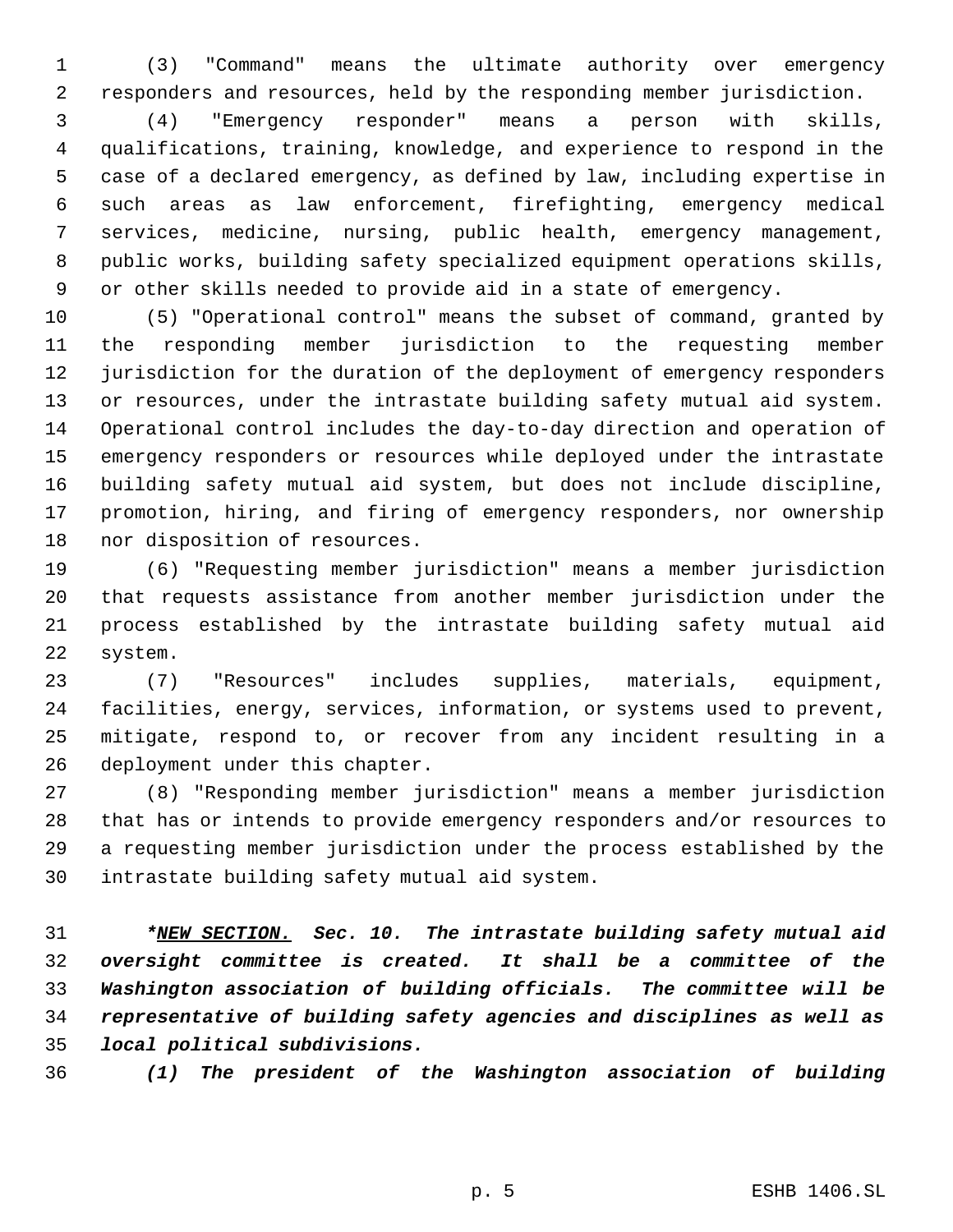1 *officials will appoint members of the committee from interested* 2 *applicants.*

 3 *(2) The chair of the Washington association of building officials* 4 *emergency management committee or designee will chair the committee.*

5 *(3) The committee will hold, at a minimum, annual meetings.*

 *(4) The committee will be responsible for developing and updating comprehensive guidelines and procedures implementing the intrastate building safety mutual aid system. The guidelines and procedures shall include, at a minimum, the following: Projected or anticipated costs, checklists for requesting and providing assistance, recordkeeping for all member jurisdictions, rates and reimbursement procedures, and other necessary implementation instructions and forms.*

13 *(5) The committee will review the progress and status of the* 14 *intrastate building safety mutual aid system and draft necessary* 15 *guidelines, policies, and procedures to correct any deficiencies in the* 16 *system. \*Sec. 10 was vetoed. See message at end of chapter.*

 NEW SECTION. **Sec. 11.** If any provision of this act or its application to any person or circumstance is held invalid, the remainder of the act or the application of the provision to other persons or circumstances is not affected.

21 NEW SECTION. **Sec. 12.** Sections 1 through 10 of this act 22 constitute a new chapter in Title 24 RCW.

> Passed by the House February 26, 2011. Passed by the Senate April 8, 2011. Approved by the Governor April 29, 2011, with the exception of certain items that were vetoed. Filed in Office of Secretary of State April 29, 2011.

Note: Governor's explanation of partial veto is as follows:

"I am returning herewith, without my approval as to Section 10, Engrossed Substitute House Bill 1406 entitled:

"AN ACT Relating to intrastate building safety mutual aid in the event of emergencies and other situations that temporarily render a jurisdiction incapable of providing required building safety services."

Section 10 creates the intrastate building safety mutual aid oversight committee, and provides that it shall be a committee of the Washington association of building officials. I do not believe the creation of this oversight committee is necessary to carry out the purposes of the act. If desired, the members of the intrastate building safety mutual aid system can establish a committee structure without the need of a statutory reference.

For these reasons, I have vetoed Section 10 of Engrossed Substitute House Bill 1406.

ESHB 1406.SL p. 6